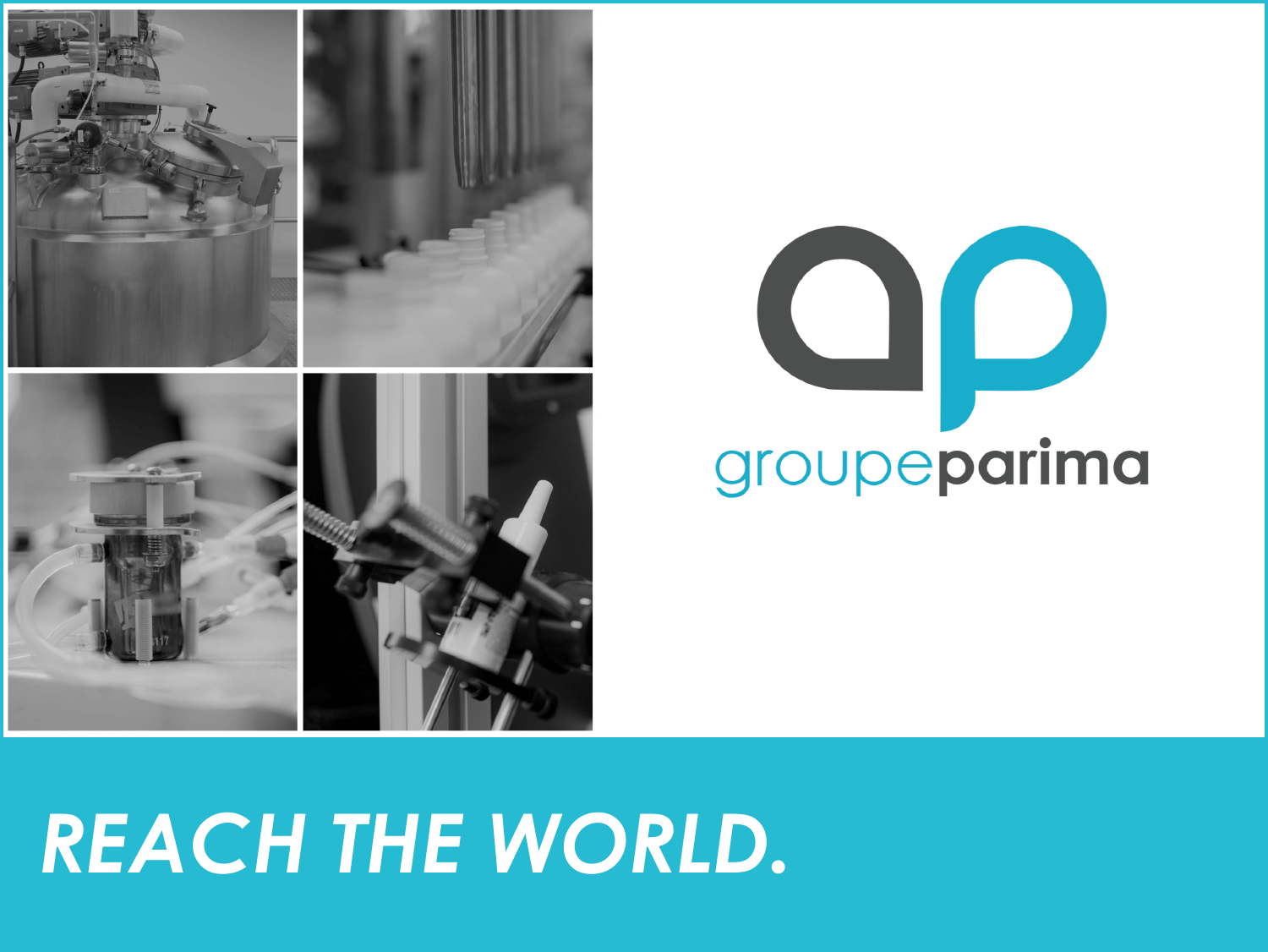### **ABOUT US**

Groupe PARIMA is a Contract Development & Manufacturing Organization (CDMO).

Specialized in the development and manufacturing of non-sterile pharmaceutical products such as:

- **Liquids**
- **Semi-solids**
- **Suspensions**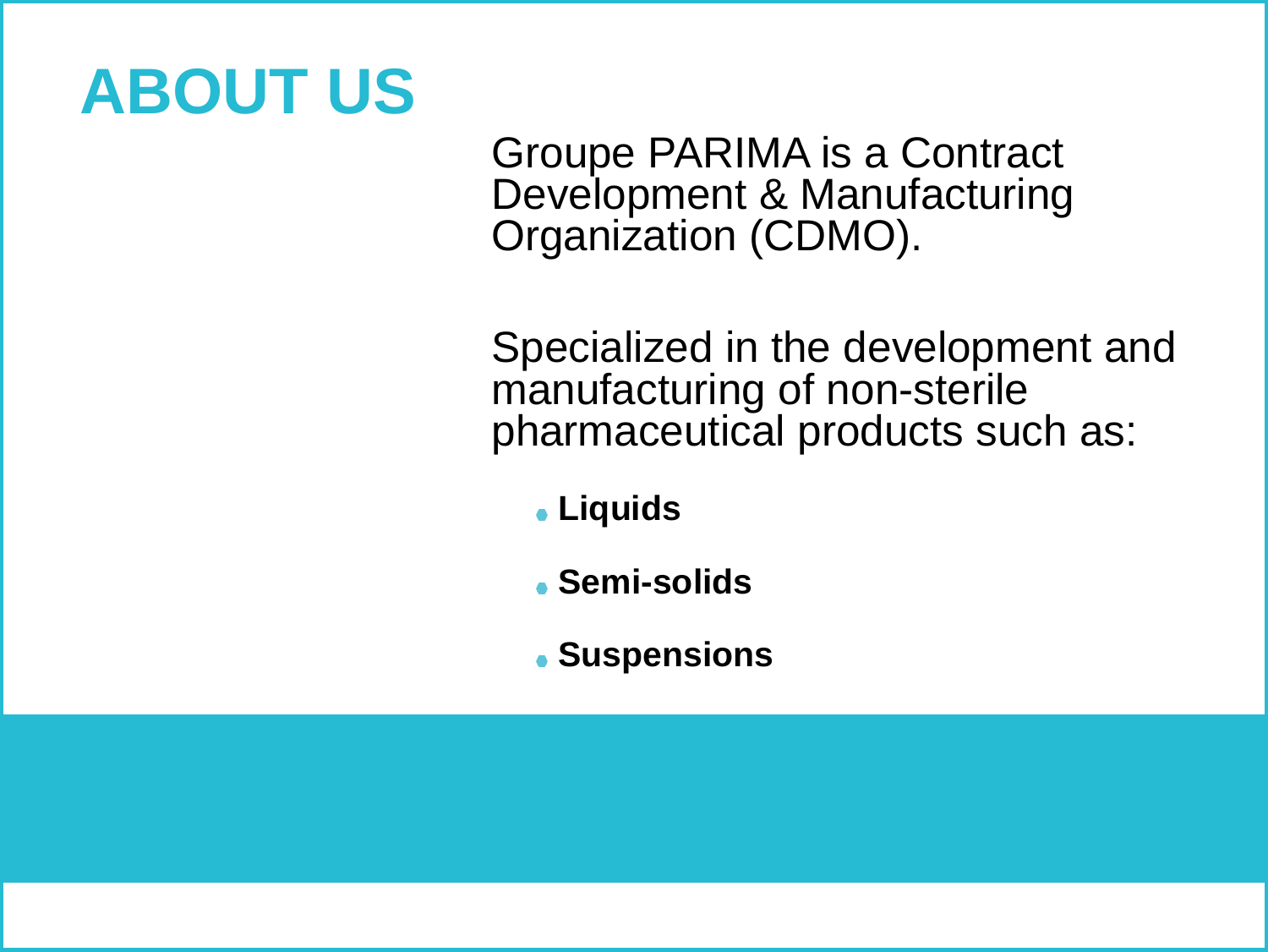#### **Professional Expertise**





3 Mechanical Engineering 4 Microbiology

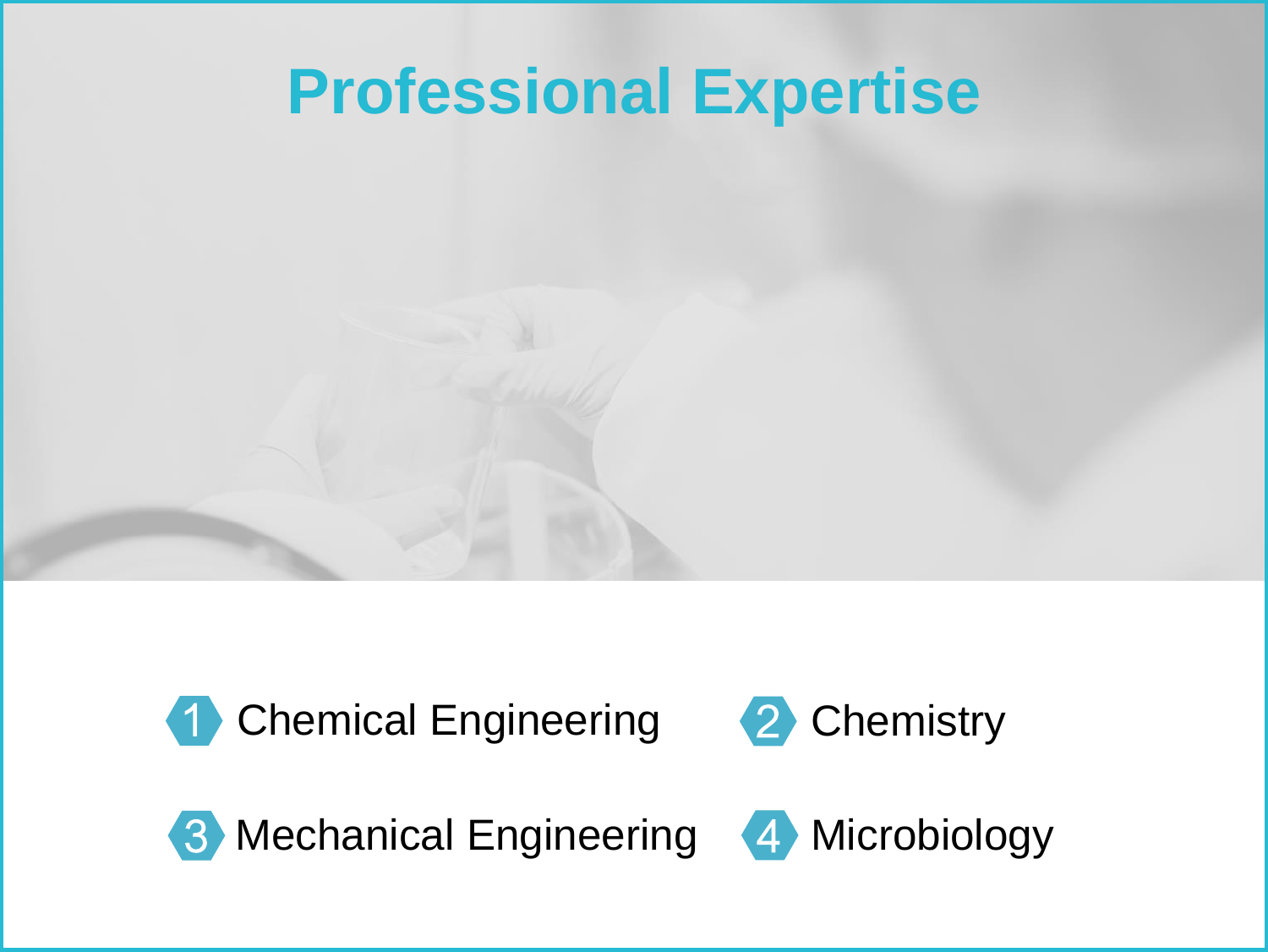### **Products Distributed in 28 Countries**



#### *Reach the World.*

**Clients are small biotechs to large pharmas**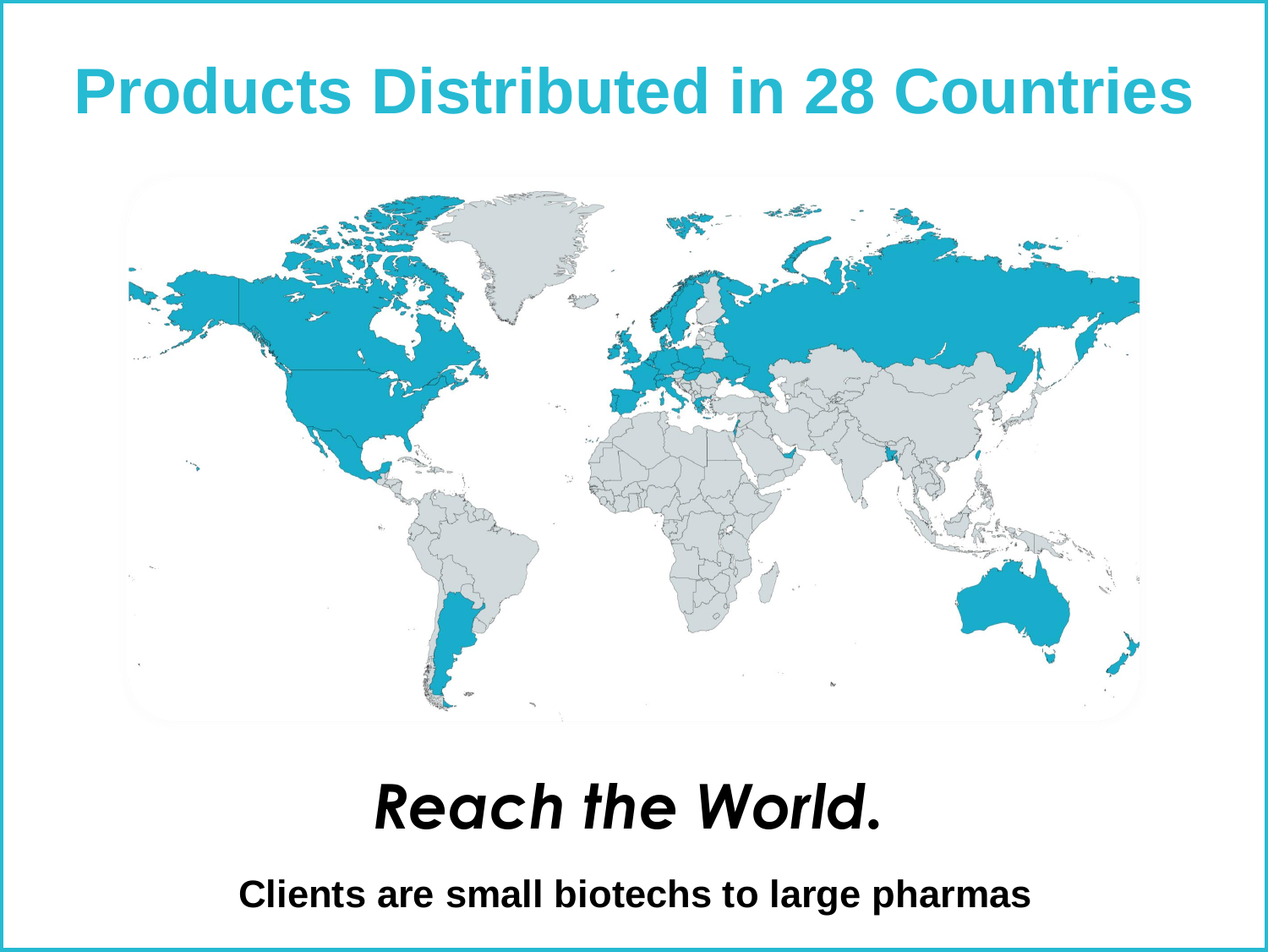#### **On-Site Services**







#### **Product Development**

**Commercial Manufacturing and Packaging** **Laboratory Testing**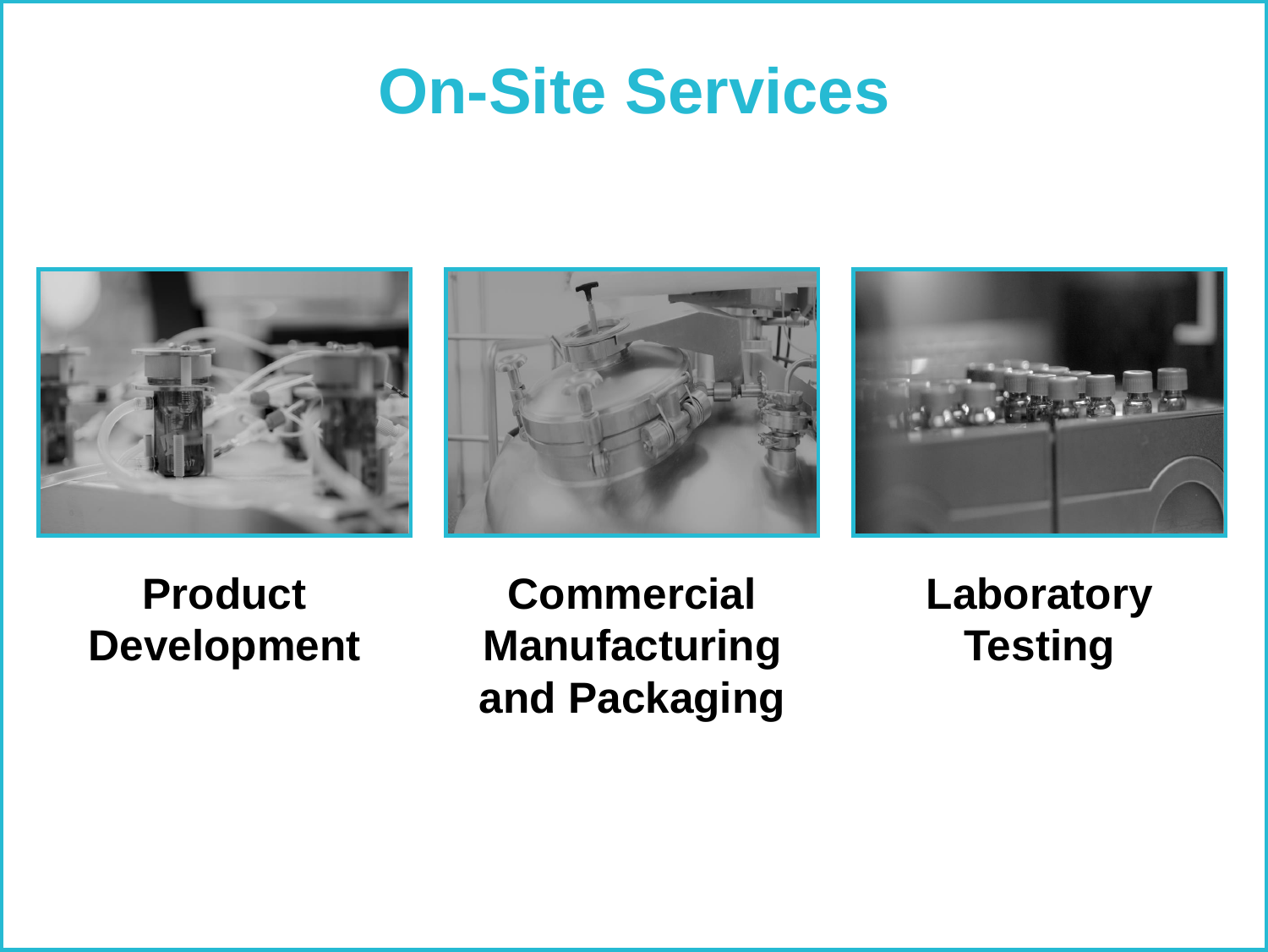### **Product Development Services**

#### **Early Development**

- **Formulation development**
- **Process development and optimization**

**Analytical development and validation**

**Scale-Up and Clinical Supply**

- **Process scale-up**
- **Clinical lots manufacturing**
- **Analytical validation**

**Preparation for Commercialization**

- **Site transfers**
- **Process validation**
- **Cleaning validation**
- **Analytical validation**

**Expertise with (pre)-IND activities, NDA [505(b)(1) & 505(b)(2)] ANDA and Orphan drug projects**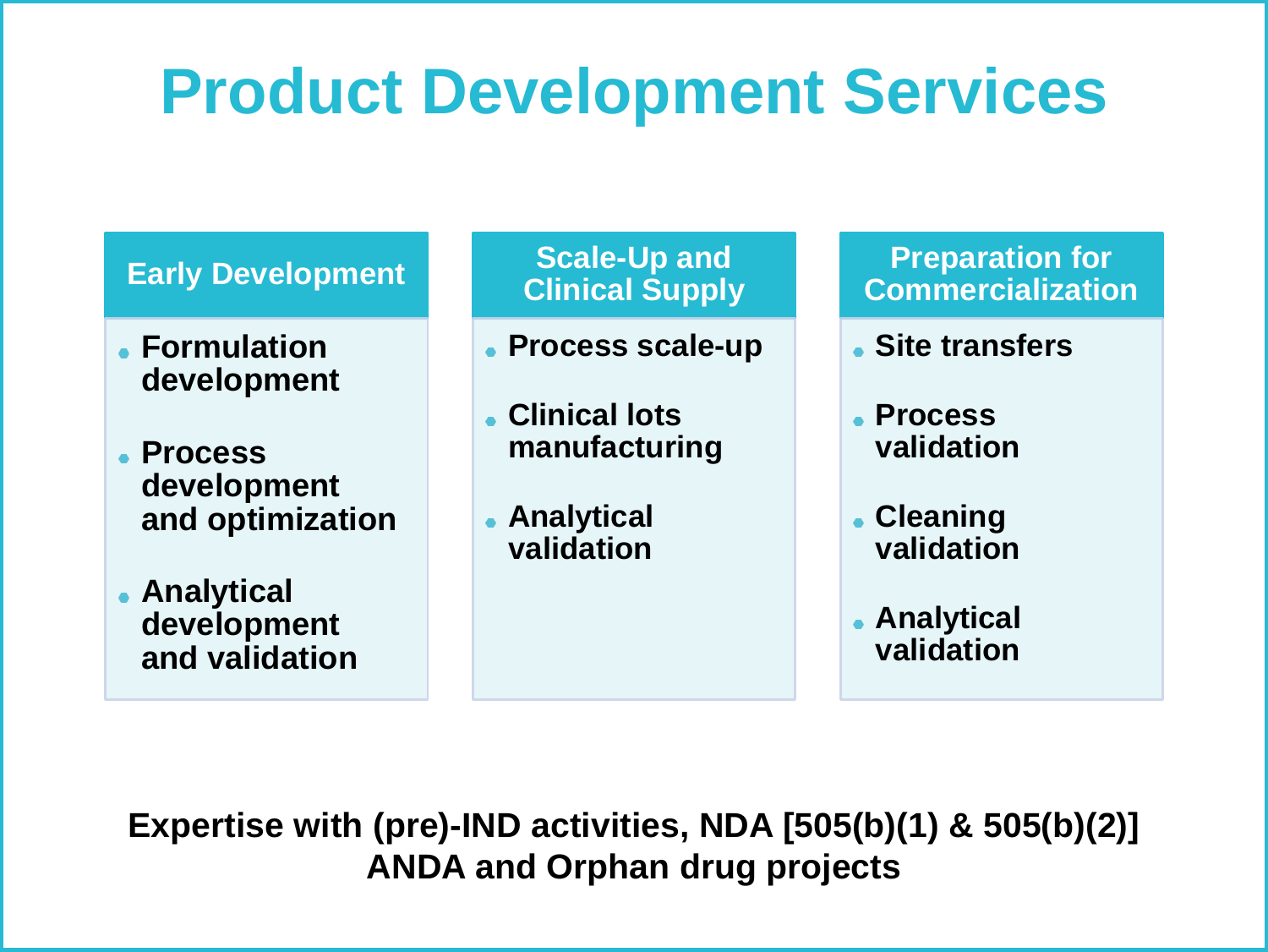# **Commercial Manufacturing and Packaging Services**

**Turn-key service to free-up your resources**

- **Handling of supply for API, excipient and packaging**
- **Complete release testing**
- **Audit and supplier qualification**

**Established relationships with transporters and 3PL**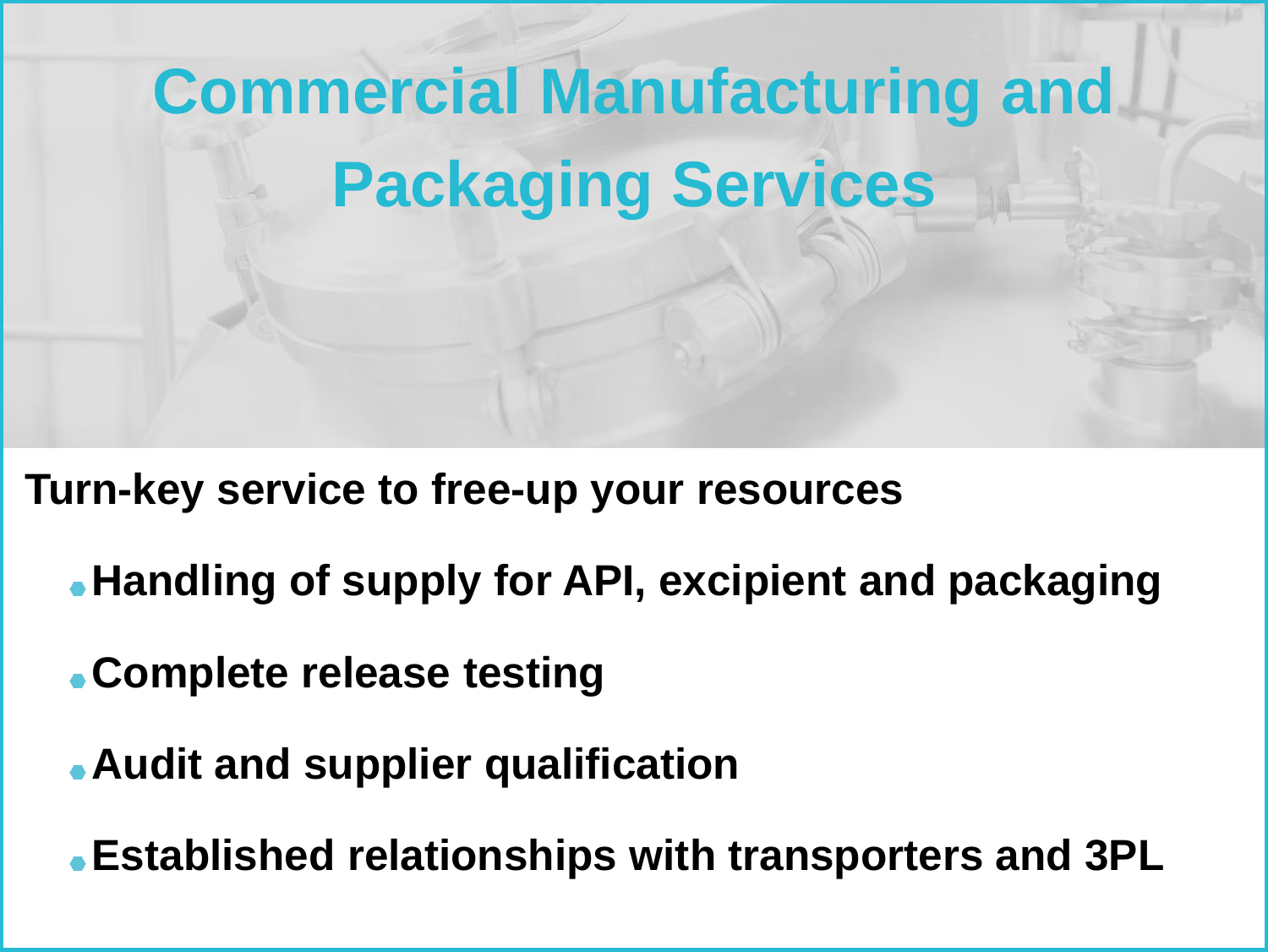### **Manufacturing Services**

- **Creams**
- **Lotions**
- **Gels**
- **Ointments**
- **Explosion Proof Capabilities (e.g., high alcohol products)**
- **Solutions**
- **Suspensions**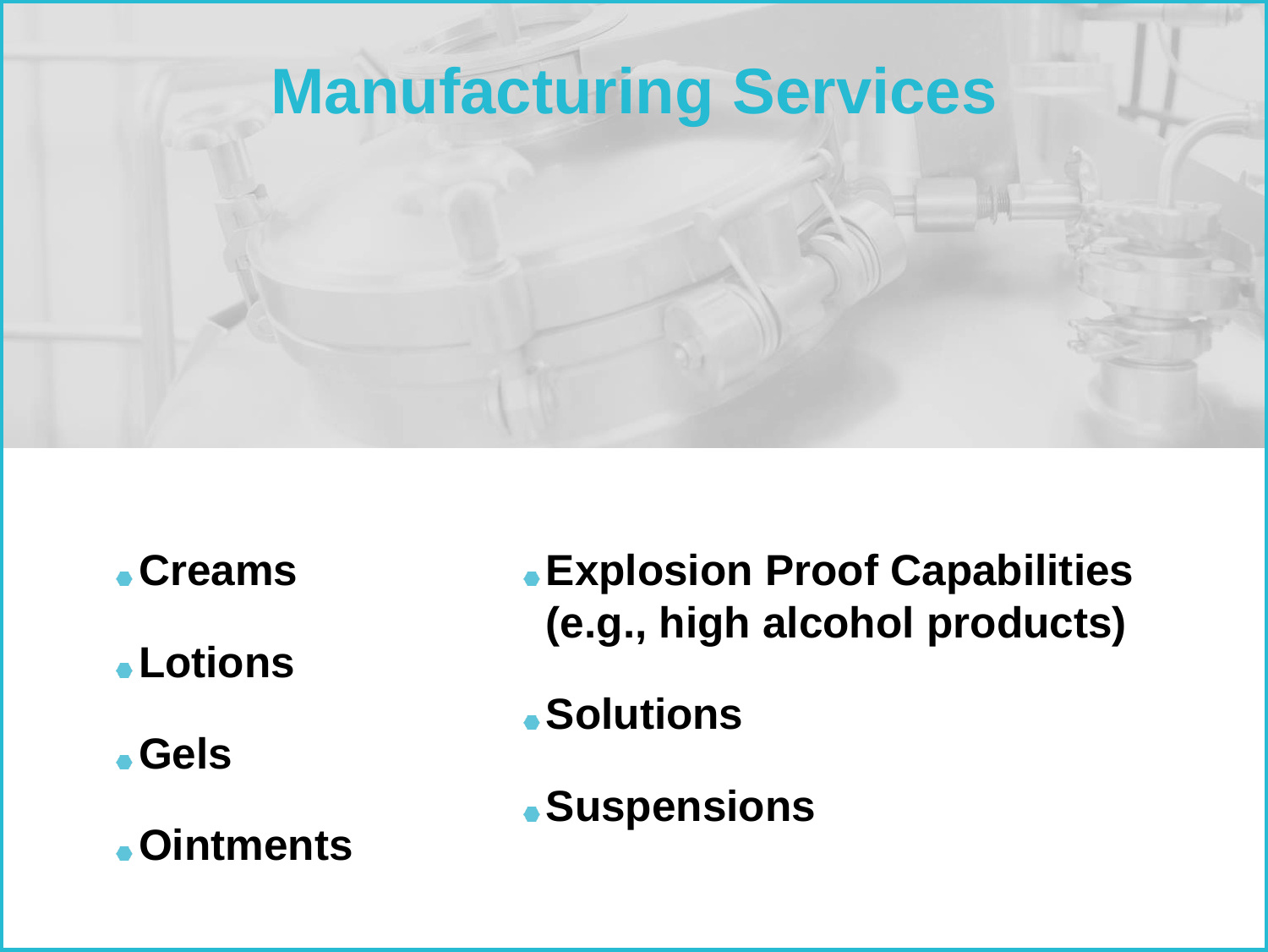## **Packaging Services**

- **Primary packaging**
- **Secondary packaging**
- **Kit preparation**
- **Serialization**
- **Cold-chain products**
- **Light and oxygen sensitive products**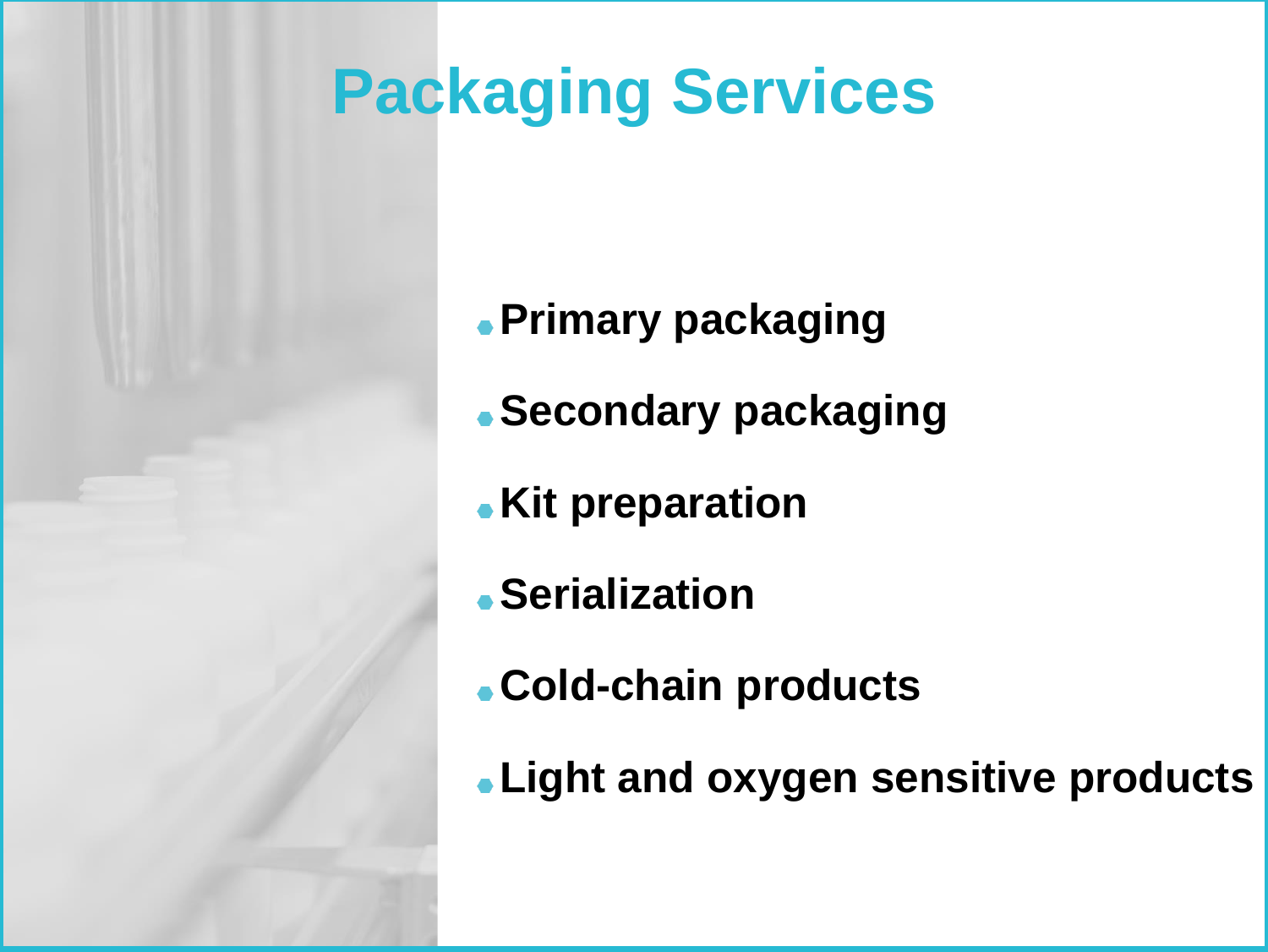

## **Packaging Services**

#### *Packaging lines can handle*

- **Airless Pumps**
- **Bottles and Jars (Plastic, Glass)**
- **Metered-Dose Sprays (Nasal / Sublingual)**
- **Pump Sprays**
- **Sachets (Single and Double)**
- **Stick Packs**
- **Syringe applicators**
- **Tubes (Plastic, Laminate, Metal)**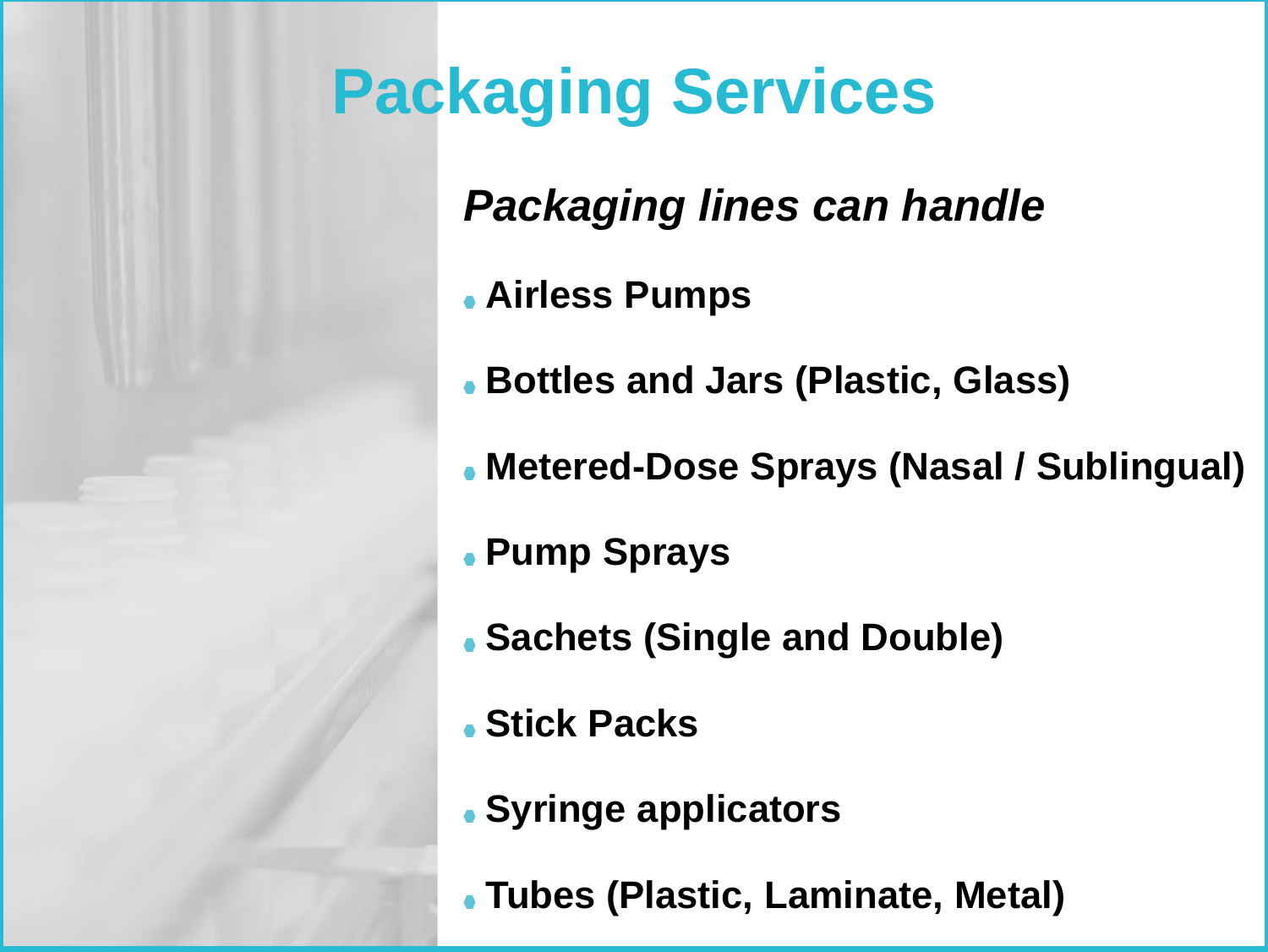### **Analytical Services**

- **API and raw materials**
- **Packaging materials**
- **Bulk**
- **Finished products**



#### **Standard conditions**

- Standard (25 $\degree$ C/60% RH)
- Intermediate (30 °C/65% RH)
- Accelerated (40 $\degree$ C/ 75% RH)

#### **IV-B area**

 $\cdot$  30 °C/75% RH

#### **Cold-chain products**

- 2-8  $\mathrm{^{\circ}C}$
- $\cdot$  20  $^{\circ}$ C

#### **Semi-permeable containers**

 $\cdot$  25 °C/ 40% RH